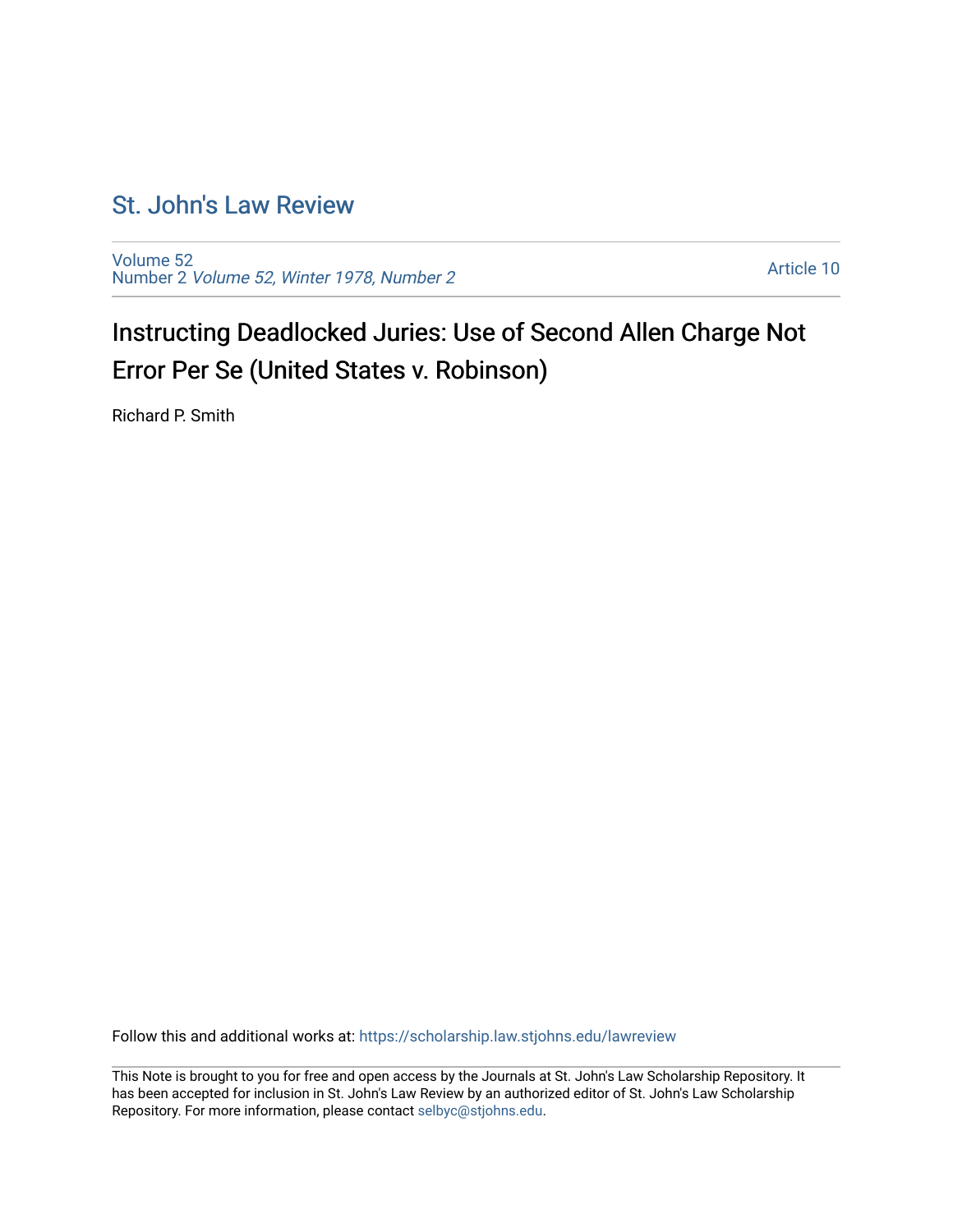## **CRIMINAL LAW**

### INSTRUCTING DEADLOCKED JURIES: **USE** OF SECOND *Allen* **CHARGE NOT** ERROR *Per Se*

#### *United States v. Robinson*

Courts have long recognized that a criminal trial judge has broad discretion to give supplemental instructions to a deadlocked jury.' On the federal level, these instructions are embodied in the Allen,<sup>2</sup> or "dynamite,"<sup>3</sup> charge, which directs jurors to listen to each other with a disposition to be convinced, as they have a duty to

[T]hat in a large proportion of cases absolute certainty could not be expected; that although the verdict must be the verdict of each individual juror, and not a mere acquiescence in the conclusion of his fellows, yet they should examine the question submitted with candor and with a proper regard and deference to the opinions of each other; that it was their duty to decide the case if they could conscientiously do so; that they should listen, with a disposition to be convinced, to each other's arguments; that, if much the larger number were for conviction, a dissenting juror should consider whether his doubt was a reasonable one which made no impression upon the minds of so many men, equally honest, equally intelligent with himself. If, upon the other hand, the majority was for acquittal, the minority ought to ask themselves whether they might not reasonably doubt the correctness of a judgment which was not concurred in **by** the majority.

*Id.* at **501.** *See generally* United States v. Bailey, 468 **F.2d 652, 661-69** (5th Cir. **1972),** *aff'd per curiam,* 480 **F.2d 518** (5th Cir. 1973)(en banc). Noting the peculiarities of the case and the decision, the *Bailey* court commented **"[t]hat** it should have become the foundationstone of all modem law regarding deadlocked juries is perhaps the greatest anomaly of the *Allen* case." 468 **F.2d** at **666.** *See also* Note, *On Instructing Deadlocked Juries,* **78** YALE **L.J. 100,** 102 n.12 **(1968).**

**-** The usual explanation for the use of the term "dynamite" is that, like dynamite, the *Allen* charge ought to be used with care because of its explosive effects on a deadlocked jury: "The Allen or 'dynamite' charge is designed to blast loose a deadlocked jury." Green v. United States, **309 F.2d 852,** 854 (5th Cir. **1962).** The charge has also been called the "nitroglycerin charge," Huffman v. United States, **297 F.2d** 754, **759** (5th Cir.) (Brown, **J.,** concurring in part and dissenting in part), *cert. denied,* **370 U.S. 955 (1962),** the "third degree instruction," Leech v. People, 112 **Colo.** 120, **123,** 146 **P.2d** 346, 347 (1944), and the "shotgun instruction," State v. Nelson, **63 N.M.** 428, 431, **321 P.2d** 202, 204 **(1958).**

*I See, e.g.,* Allis v. United States, **155 U.S. 117, 123** (1894). Since a deadlocked jury necessarily results in a mistrial, many have viewed it as a failure of the judicial system. *See, e.g.,* 22 **SYRACUSE** L. REv. **1167, 1168 (1971).** The common law courts' scorn for hung juries sometimes resulted in trial judges compelling juries to produce verdicts. Bennett, *The Hung Jury and the Dynamite Charge, 1 Am. J. CRIM. L. 156 (1972); see Comment, <i>Instructing Deadlocked Juries in Light of the Trial of Juan Corona,* **53** ORE. L. REv. **213,** 213-14 (1974). Modern cases occasionally reflect a similarly harsh treatment of juries. *See* Commonwealth v. Moore, **398** Pa. **198, 157 A.2d 65 (1959);** Mead v. City of Richland Center, **237** Wis. **537, 297** N.W. 419 (1941).

**<sup>1</sup>** The *Allen* charge derives its name from the Supreme Court decision in Allen v. United States, 164 **U.S.** 492 **(1896).** In affirming Allen's conviction, the Court approved the trial judge's supplemental charge to the jury which was modeled after that given in Commonwealth v. Tuey, **62** Mass. **(8** Cush.) 1 **(1851).** 164 **U.S.** at **501-02.** The *Allen* Court paraphrased the instruction in this way: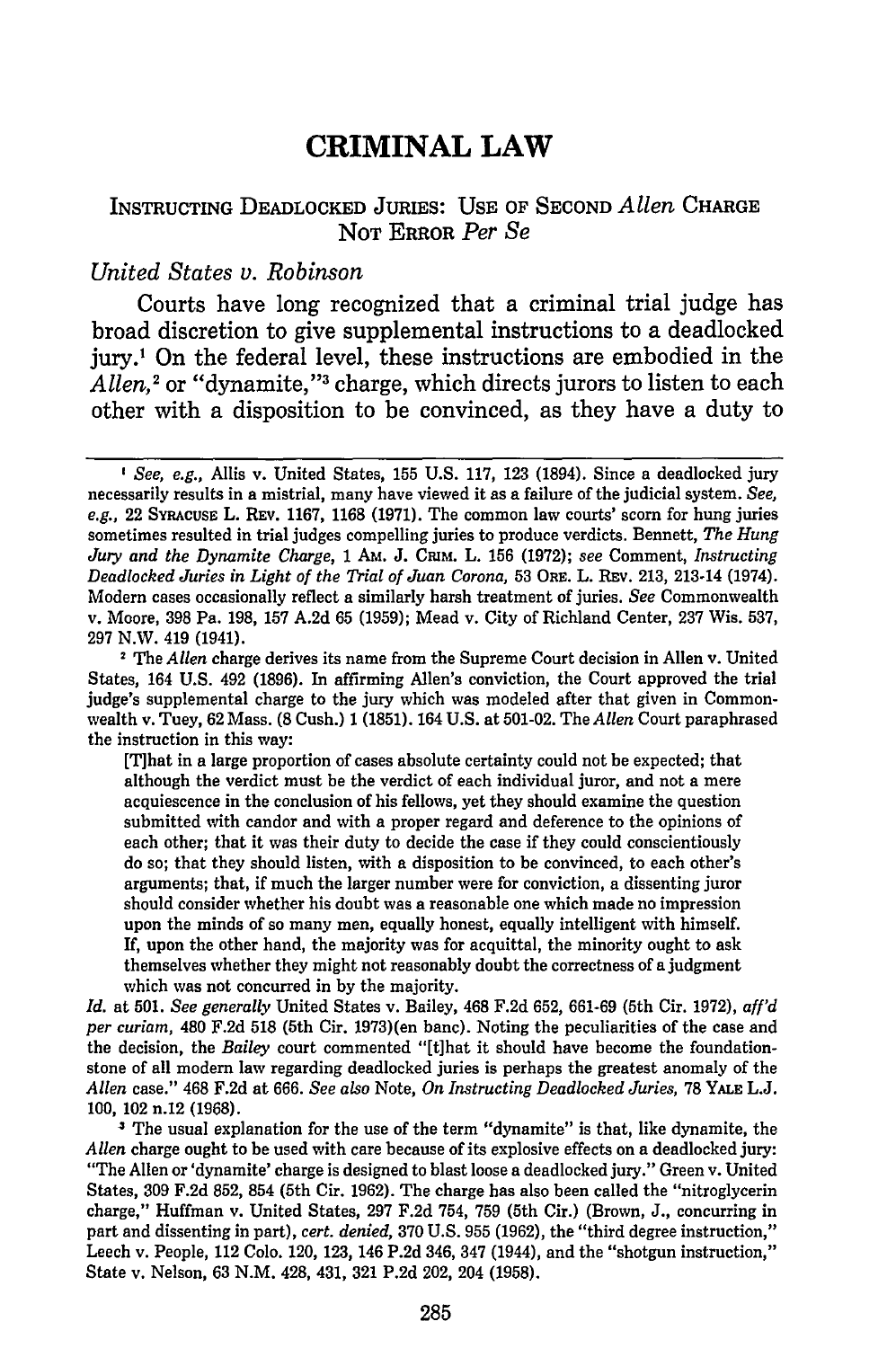decide the case if they can conscientiously do so.4 In addition, the jurors comprising the minority are usually specifically addressed and encouraged to reconsider their position in light of the majority view.5 The *Allen* charge is rendered in the hope that it will generate renewed jury deliberation culminating in a verdict.<sup>6</sup> Such a result averts the declaration of a mistrial and the need for retrial and thereby promotes judicial economy. 7 Notwithstanding the *Allen* charge's utility in this regard, questions have been raised as to the propriety of its **use.8** At issue is the possibility of judicial coercion which may jeopardize a defendant's right to a unanimous, impartial verdict.<sup>9</sup>

Criticism of the *Allen* charge has led to its abandonment by a

*' E.g.,* Campbell v. United States, 316 F.2d 681, 681 n.1 (D.C. Cir. 1963); Green v. United States, 309 F.2d 852, 854-55 n.3 (5th Cir. 1962); *see* Note, *The* Allen *Charge: Recurring Problems and Recent Developments,* 47 **N.Y.U.L.** Rav. 296, 297-98 **(1972)** [hereinafter cited as *Recurring Problems].* A jury initially unable to agree on a verdict need not be summarily discharged. The courts have encountered difficulty, however, in fashioning a method that will encourage consensus but not cause any juror to feel compelled to agree with the majority despite his own reservations. *See* Comment, *Deadlocked Juries and Dynamite: A Critical Look at the "Allen Charge,"* 31 U. **CHI.** L. REV. 386 (1964) [hereinafter cited as *Deadlocked Juries].*

**I** Note, *Due Process, Judicial Economy and the Hung Jury: A Reexamination of the* Allen *Charge,* 53 VA. L. Rav. 123, 125 (1967) [hereinafter cited as *Reexamination].* One authority has urged that economic considerations should not be a factor in the giving of an *Allen* charge: "To me, expense is never a consideration either to be mentioned or entertained in the dispensation of justice." Thaggard v. United States, 354 F.2d 735, 740 (5th Cir. 1965)(Coleman, J., concurring), *cert. denied,* 383 U.S. 958 (1966). The economic benefits derived from fewer retrials, moreover, appear to be offset by the frequent appeals occasioned by use of the charge. Andrews v. United States, 309 F.2d 127, 129 (5th Cir. 1962) (Wisdom, J., dissenting), *cert. denied,* 372 U.S. 946 (1963).

**1** Although it is unquestioned that the *Allen* charge produces more verdicts than would otherwise result, constitutional and administrative problems may result from its use. *See* notes 33-50 and accompanying text *infra.*

*I See* Note, *The* Allen *Charge Dilemma,* 10 AM. CaM. L. REV. 637 (1972). Although judicial coercion is difficult to define and measure, United States v. Fioravanti, 412 F.2d 407, 416 n.20 (3d Cir.), *cert. denied,* 396 U.S. 837 (1969), appellate courts will find coercion to exist when the charge causes a minority juror to substitute mechanically the majority opinion for his own. *See Deadlocked Juries, supra* note 6, at 386-87. This finding entails a careful analysis of the circumstances surrounding the charge. *See* note 22 *infra.* For an analysis of the dynamics and factors involved in jury deliberations, see Note, On *Instructing Deadlocked Juries,* 78 YALE L.J. 100 (1968), wherein it is contended that no present method exists by which the courts can adequately determine whether a jury was coerced. *Id.* at 105. *See also* State v. Voeckell, 69 Ariz. 145, 210 P.2d 972 (1949) (Udall, J., dissenting).

*See* note 2 *supra.* The precise wording of the *Allen* charge varies. *Compare* United States v. Robinson, 560 F.2d 507, 511-12 n.6 (2d Cir. 1977) (en banc), *with* United States v. Seawell, 550 F.2d 1159, 1161 n.2 (9th Cir. 1977).

*<sup>1</sup> See, e.g.,* United States v. Seawell, 550 F.2d 1159 (9th Cir. 1977); Green v. United States, 309 F.2d 852 (5th Cir. 1962); United States v. Rogers, 289 F.2d 433 (4th Cir. 1961); State v. Randall, 137 Mont. 534, 353 P.2d 1054 (1960).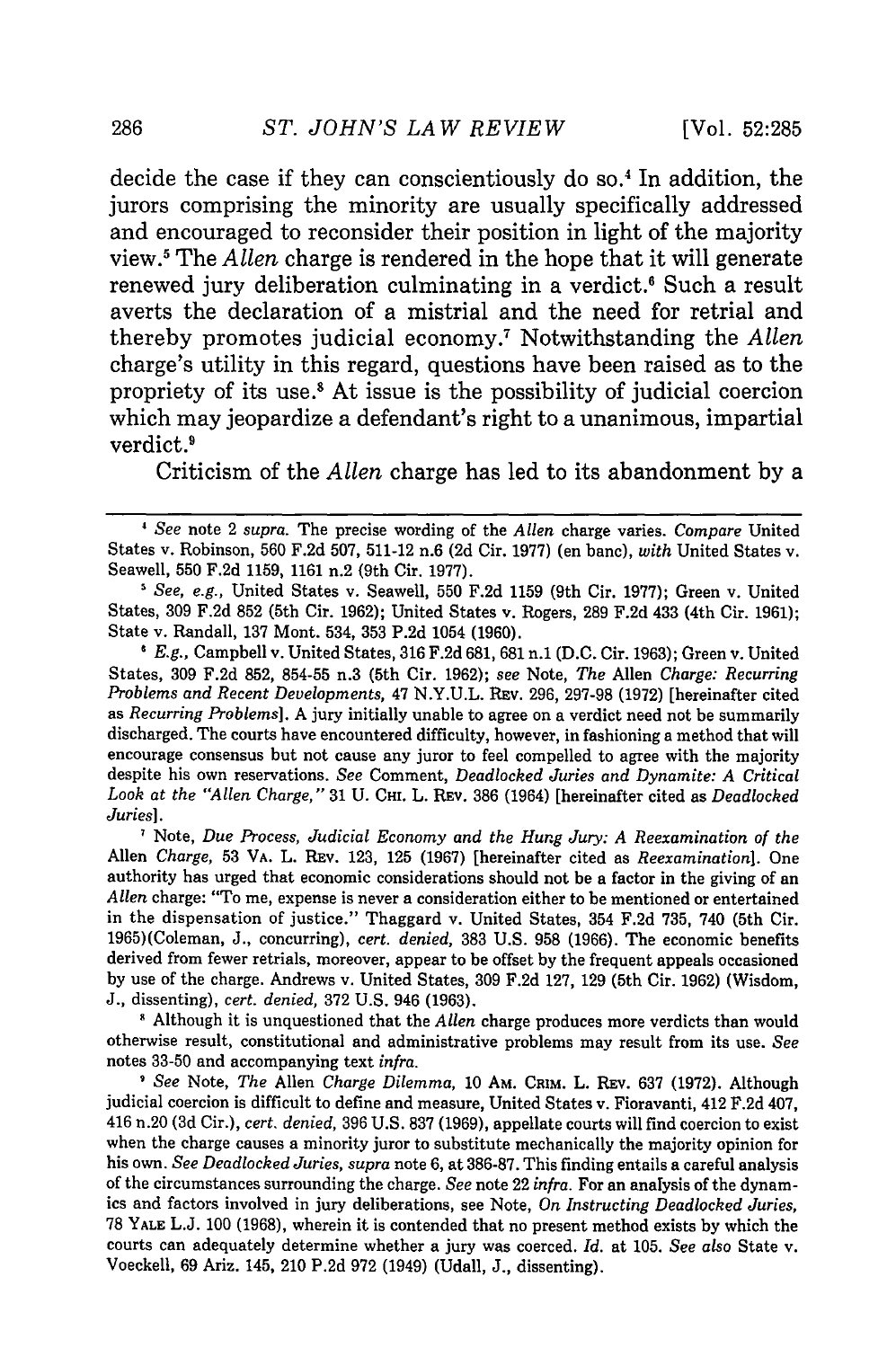number of courts in recent years.<sup>10</sup> Despite this concern with the appropriateness of the charge, the Second Circuit, in *United States v. Robinson,"* recently held that the giving of a second *Allen* charge is neither necessarily coercive nor error *per se*.<sup>12</sup> At defendant Cecil Robinson's bank robbery trial, the jury deliberated for 5 hours and found itself deadlocked eleven to one for conviction.<sup>13</sup> The court advised counsel of the deadlock and thereupon delivered a modified Allen charge to the jury.<sup>14</sup> Three hours later, a juror sought advice in a note to the court stating that she still had a "strong reasonable doubt" as to the defendant's guilt.<sup>15</sup> The following morning a short, modified *Allen* charge was given in response to the juror's note.<sup>16</sup> Almost 5 hours after this second charge, the jury voted to convict."

The Second Circuit, sitting en banc, ruled that the delivery of the second *Allen* charge to the deadlocked jury did not constitute reversible error.'8 Judge Mansfield, authoring the majority opin-

**560 F.2d 507 (2d** Cir. **1977)** (en banc), *rev'g* 544 **F.2d 611 (2d** Cir. **1976).**

**<sup>22</sup>560 F.2d** at **517.**

**"** *Id.* at **511.**

**<sup>2</sup>***Id.* The precise division of the jury was not made known to counsel. *Id.*

*11 Id.* at **512.** In his opening remarks the following morning the trial judge said that the only response that I can give to that note is to state again for you some of what I stated yesterday afternoon, that is, you should examine the questions submitted to you with candor and with a proper regard for and deference to the opinions of one another; you should listen to one anothers' views with a disposition to be convinced.

That does not mean that you should give up any conscientious views that you hold, but it is your duty after full deliberation, to agree upon a verdict, if you can do so without violating your individual judgment and your individual conscience.

*Id.*

**27** *Id.*

**"** The en banc court was also confronted with the question whether the trial court abused its discretion in admitting evidence of Robinson's possession of a **.38** caliber handgun at the time of his arrest, **10** weeks after the bank robbery. Robinson was said to have been one of four men who participated in the robbery. Ten weeks after the crime he was arrested when one of the suspects confessed and identified Robinson as an accomplice. *Id.* at **512.** Besides this testimony, the government found Robinson's fingerprint in the back seat of the getaway

*<sup>,</sup>o See* United States v. Thomas, 449 **F.2d 1177 (D.C.** Cir. **1971)** (en banc); United States v. Fioravanti, 412 **F.2d** 407 **(3d** Cir.), *cert. denied,* **396 U.S. 837 (1969);** United States v. Brown, 411 **F.2d 930** (7th Cir. **1969),** *cert. denied,* **396 U.S. 1017 (1970).** *See* note 43 *infra.*

Commentators have joined the judiciary in expressing criticism of the charge. **A** noted authority has stated that "[d]espite the durability of the *Allen* charge under heavy attack, its ultimate demise seems clearly indicated. In law, as in other matters, error cannot permanently endure. The *Allen* charge is error." **C. WRIGHT, FEDERAL PRACTICE AND PROCEDURE: CRIMINAL** § **502,** at **360 (1969).** *See also Recurring Problems, supra* note **6;** *Reexamination, supra* note **7;** *Deadlocked Juries, supra* note **6.**

**<sup>&</sup>quot;** *Id.* at **512.** In her note, the juror advised the court that "'regardless of honest efforts of my co-jurors to persuade me, **I** am unable to reach a decision without a strong reasonable doubt.'" *Id.* The judge sealed the note and did not disclose the contents to the parties. The sealing of the note was found not to constitute prejudicial error. *Id.* at **516-17.**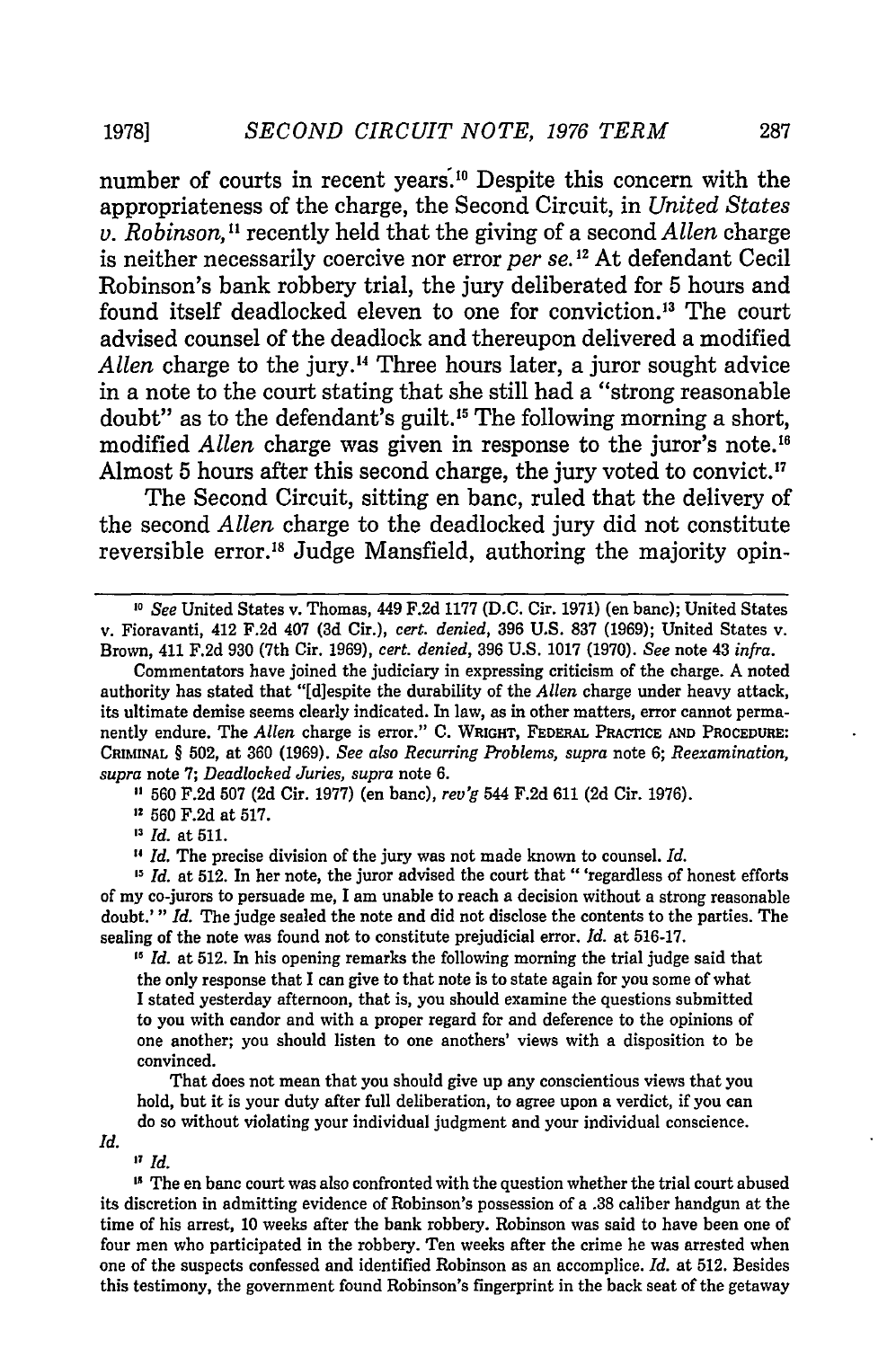ion,<sup>19</sup> noted that a carefully worded supplemental instruction is permitted in order to provide guidance for confused or deadlocked juries.2 " Such a charge is proper, according to the Second Circuit, if it

car owned by his friend. On the day of the robbery, Robinson was absent from work. Bank surveillance photographs could not positively identify Robinson, nor could the witnesses in the bank. *Id.* at 510-11. At trial, Judge Bryan admitted testimony as to Robinson's possession of the gun, since his alleged coparticipant had testified that four guns had been used in the robbery, including at least one .38 caliber revolver. Judge Bryan did not allow the gun itself to be put into evidence. Cautionary instructions were employed, informing the jury that testimony concerning Robinson's possession of the gun was to be used solely for purposes of establishing his identity as one of the participants in the robbery. The jury was specifically cautioned that they should not speculate on Robinson's character or reputation. *Id.* at 510- 11 & 510 n.4.

A Second Circuit panel reversed Robinson's conviction on appeal, holding that the admission of the testimony under the circumstances of the case was reversible error, since the potential prejudice from the testimony substantially outweighed its probative value. 544 F.2d at 615-16. Judge Oakes, writing for himself and Judge Gurfein, viewed the testimony regarding the gun as establishing only a weak inference that Robinson was one of the bank robbers. Although relevant, since the testimony was likely to have had a significant prejudicial impact on the minds of the jurors, and as the circumstances of the case were "exceedingly close," reversal was required. *Id.* at 616. Judge Mansfield, in his dissent, believed the gun testimony to have substantial probative value and found no abuse of discretion **by** the trial judge. *Id.* at 623-24 (Mansfield, **J.,** dissenting).

The en banc court vacated the panel judgment and reinstated Robinson's conviction. Judge Mansfield stated in the majority opinion that broad discretion is accorded the trial judge because he is in a superior position to assess the impact of the evidence on the basis of his personal observation of the trial. **560 F.2d** at 514. In noting that the trial judge's determination will rarely he overruled, the en banc majority found the "preferable rule is to uphold the trial judge's exercise of discretion unless he acts arbitrarily or irrationally." *Id.* at **515.** Analyzing the trial judge's actions, Judge Mansfield found a sound basis for the admittance of the testimony. The trial judge had acted to minimize the impact of the evidence **by** admitting only testimony and not the gun itself, and **by** employing cautionary instructions. These factors led the majority to conclude that the trial judge had not acted arbitrarily or unreasonably. *Id.* at 514-16.

In his dissent, Judge Oakes took issue with the majority's reasoning. He noted that "'great discretion in the trial judge **. . .** does not mean immunity from accountability.'" *Id.* at **519** (Oakes, **J.,** dissenting) (quoting United States v. Dwyer, **539 F.2d** 924, **928 (2d** Cir. **1976)).** Judge Oakes found the connection beween the evidence of Robinson's possession of the gun and his participation in the robbery to be slight as compared to the potential prejudice involved. **560 F.2d** at **521-22** (Oakes, **J.,** dissenting).

**11** A majority of the Second Circuit judges joined in Judge Mansfield's opinion. Judges Oakes, Gurfein, and Feinberg dissented. Judge Oakes viewed the *Allen* charge holding as "bad law." 560 F.2d at 518 (Oakes, J., dissenting). Judge Gurfein concurred in Judge Oakes' dissent and added that he believed the case should not have been heard en banc. *Id.* at 525- 26 (Gurfein, J., dissenting). Judge Feinberg would have vacated the order for rehearing en banc, believing it to be improvidently granted. *Id.* at 526 (Feinberg, J., dissenting). He noted that no new rule of law was announced by the court and thus en banc treatment of the case was not warranted. Judge Feinberg concluded that the convening of the en banc court simply because "a majority of the active judges disagree with" a panel decision "misconceivels] the purpose of the extraordinary en banc procedure." *Id.*

560 F.2d at 517 (citing United States v. Hynes, 424 F.2d 754, 757 **(2d** Cir.), *cert. denied,* 399 U.S. 933 (1970)). For a discussion of the problem of distinguishing between legitimate guidance and coercive interference, see Note, *The* Allen *Charge Dilemma,* 10 AM. CrM. L. REv. 637, 639-44 (1972).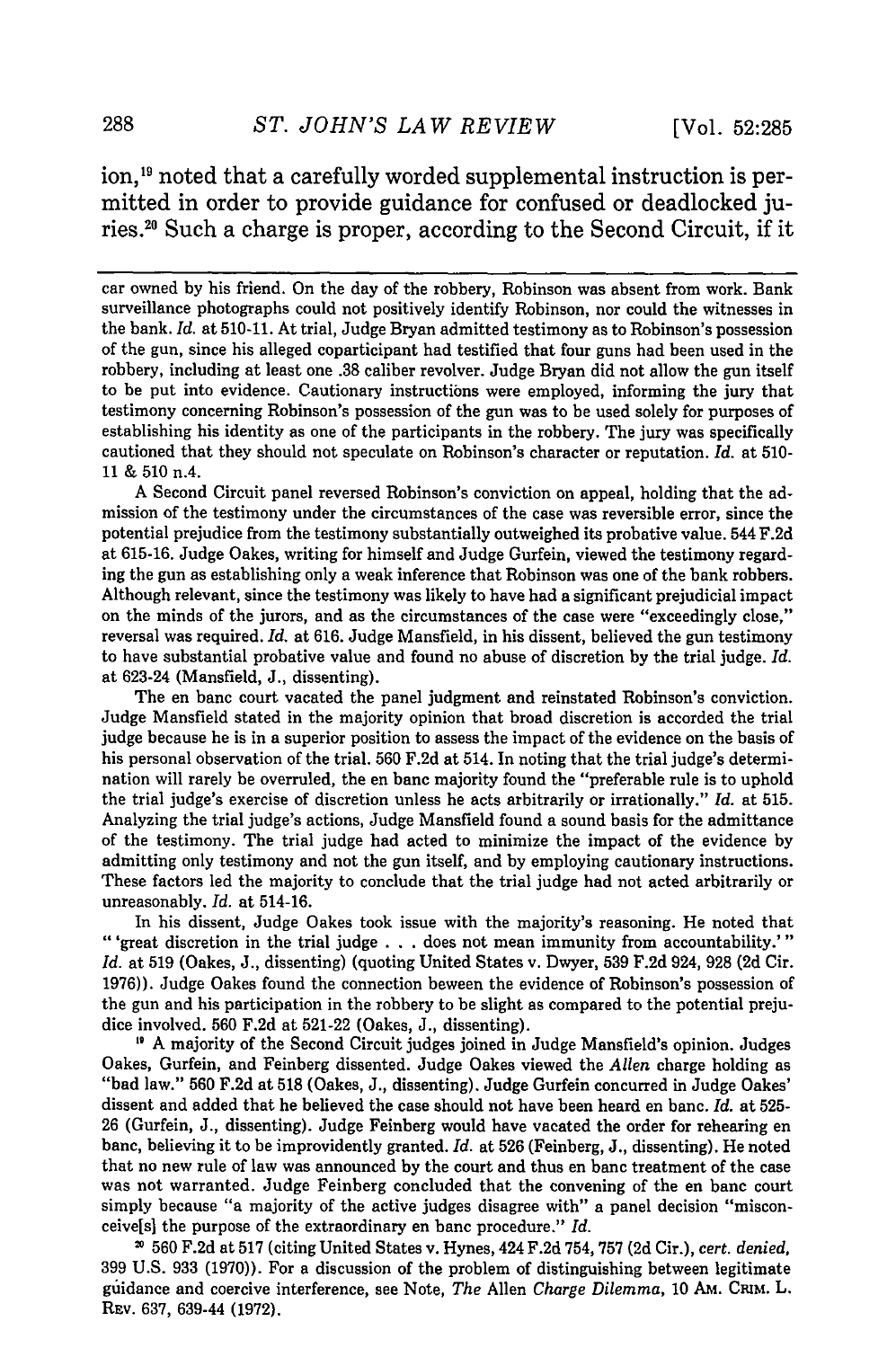assists the jurors in their deliberations by stressing the importance of reaching a verdict without forcing any juror to yield a conscientious belief.2' Stating that an "individualized determination of coercion" is required before the giving of an *Allen* charge can be held reversible error,<sup>22</sup> the court proceeded to examine the circumstances surrounding the trial court's delivery of the charge.<sup>23</sup> Declaring that the particular wording of the charges fell "far short of being coercive,"<sup>24</sup> and taking note of the length of jury deliberation following each charge,<sup>25</sup> the court concluded that the coercive effect of the

Proper wording of the charge usually involves two counterbalancing elements: if the charge requests the minority to reconsider their position in light of the majority's view, it should also remind them of the importance of each juror maintaining a conscientious belief. *Id.* at 299; *Reexamination, supra* note 7, at 128-30. While it has been suggested that the court admonish the majority jurors to reconsider in light of the minority view, this has been chided as "an invitation to a frolic with Alice in Wonderland." United States v. Fioravanti, 412 F.2d 407, 417 (3d Cir.), *cert. denied,* 396 U.S. 837 (1969). Problems arise if the trial judge notes in the charge that retrial would be expensive, that a deadlock will necessitate retrial, and that leniency could be expected for the defendant. *Recurring Problems, supra* note 6, at 303-04.

The timing of the charge is analyzed with respect to the length of time between the beginning of deliberations and the giving of the charge, and the length of time between the giving of the charge and the rendering of the verdict. If either time is considered too brief under the circumstances, there is an inference of coercion and reversal will generally result. *Reexamination, supra* note 7, at 132-33.

Appellate courts will sometimes consider the quantum of evidence presented at trial against the defendant in gauging the likelihood of coercion. If the evidence points to guilt, a technically improper charge might be found to be non-reversible error. *Recurring Problems, supra* note 6, at 308-09. From a pragmatic standpoint the tests used by appellate courts in measuring the coercive effect of an instruction are imprecise, *see* United States v. Brown, 411 .F.2d 930, 932-33 (7th Cir. 1969), *cert. denied,* 396 U.S. 1017 (1970), as the factors causing jurors to change their position cannot be proven or assessed accurately, Note, *The* Allen *Charge Dilemma,* 10 AM. CamM. L. REv. 637, 642 (1972); *see Reexamination, supra* note 7, at 136-37.

 $23$  560 F.2d at 517-18.

**2,** *Id.* at 517. Judge Bryan's first charge in *Robinson* stressed the desirability of a verdict, the time and effort involved in the trial, and the probability of retrial before another jury if a decision was not reached. The jurors were instructed to listen to each other with proper deference and regard but not to yield a conscientious belief. *Id.* at 511-12 n.6. The second charge was brief and summarized the first. *Id.* at 512.

*1 Id.* at 517-18. The jury deliberated for 3 hours after the first *Allen* charge and for more than 4 hours following the second. *Id.* Although the Second Circuit will consider the length of time between the delivery of the *Allen* charge and the jury's return with a verdict in attempting to measure the coercive effect of the instruction, *see, e.g.,* United States v. Barash, 412 F.2d 26 (2d Cir.), *cert. denied,* 396 U.S. 832 (1969), the time factor alone will not necessitate a reversal. *See* United States v. Hynes, 424 F.2d 754 (2d Cir.), *cert. denied,* 399

**1978]**

**<sup>22</sup>** 560 F.2d at 517.

<sup>&</sup>lt;sup>22</sup> *Id.* Usually the permissibility of the instruction is determined by considering the totality of the circumstances in which it was given. *See* Jenkins v. United States, 380 U.S. 445, 446 (1965). The balancing process has concerned itself with three areas in recent years: the wording of the charge, the timing of the charge, and the weight of the evidence. *See Recurring Problems, supra* note 6, at 302.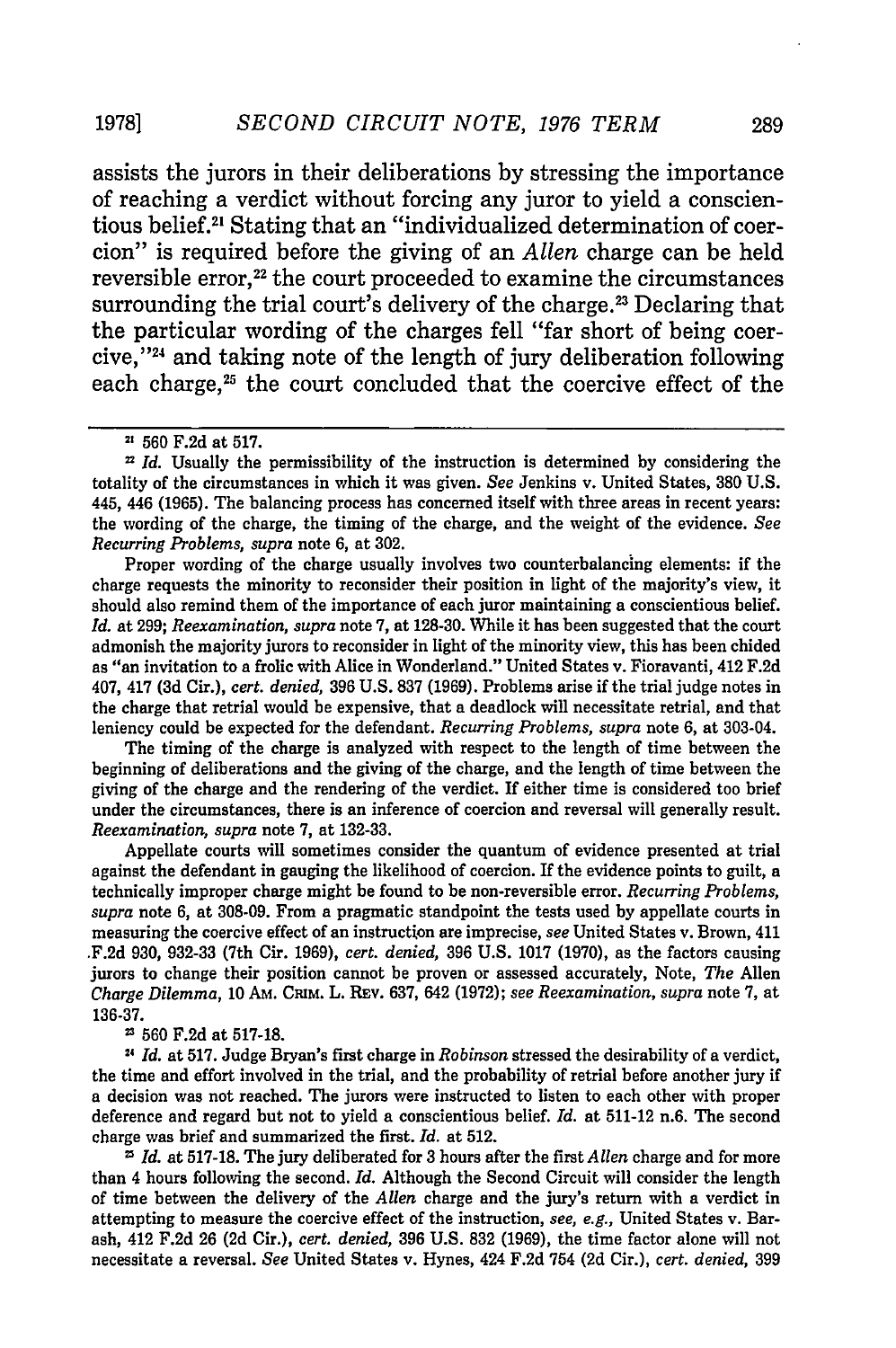charges was minimal.26 The en banc majority therefore affirmed the defendant's conviction.<sup>27</sup>

In a vigorous dissent, Judge Oakes characterized the second charge to the jury as impermissibly coercive.28 Stressing that the trial judge was aware of the eleven to one jury split before he gave the first *Allen* charge, Judge Oakes contended that the second charge created a feeling of isolation on the part of the dissenting juror and seemed to add the court's influence to the side of the jury majority.29 In light of these circumstances, he reasoned, the delivery of a second charge necessitated that the conviction be reversed.<sup>30</sup>

It is submitted that the Second Circuit's holding in *Robinson* may endanger the sixth amendment rights of defendants and impede appellate review in the circuit. It frequently has been stated that a single *Allen* charge, mirroring the charge endorsed nearly a century ago by the Supreme Court, "stands at the brink of impermissible coercion."<sup>31</sup> The coercive effects of the charge are increased by the preeminent position of the trial judge and the resultant psychological impact of his instructions on dissenting jurors.<sup>32</sup>

U.S. 933 (1970) (conviction affirmed where the verdict was reported 5 minutes after the giving of the *Allen* charge).

Sometimes the interval between the retiring of the jury and the delivery of the instruction is so short that a reviewing court will find that the trial court abused its discretion in urging agreement. *Reexamination, supra* note 7, at 132; *see* Andrews v. United States, 309 F.2d 127 (5th Cir. 1962), *cert. denied,* 372 U.S. 946 (1963).

**"** Although the court ostensibly applied a "totality of circumstances" test, it seems apparent that the impact of the second charge on the lone holdout was not adequately considered. *See* note 30 *infra.*

21 560 F.2d at 509.

*Id.* at 525 (Oakes, J., dissenting). Judge Oakes stated that the court was making "new-and I think bad-law in its disposition of the double *Allen* charge point." *Id.* at 518.

*Id.* at 525. Many authorities accept the view that delivering an *Allen* charge when there is a lone holdout juror creates a sense of isolation on the juror's part and gives the impression that the court is specifically directing its remarks to the holdout. United States v. Meyers, 410 F.2d 693, 697 (2d Cir.) (Smith, J., dissenting), *cert. denied,* 396 U.S. 835 (1969); *Recurring Problems, supra* note 6, at 306-08; *Reexamination, supra* note 7, at 130-32. It has been stated that "[tihe charge usually comes at a psychological low point in the proceedings when suggestions calculated to bring agreement are apt to be met with less than ordinary critical evaluation." *Deadlocked Juries, supra* note 6, at 388-89. *See also* United States v. Sawyers, 423 F.2d 1335, 1349 (4th Cir. 1970) (Soboloff, J., dissenting).

**31** 560 F.2d at 525 (Oakes, J., dissenting). Judge Oakes examined the totality of the circumstances and concluded that there existed a high potential for coercion. *Id.* at 524-25. The gravity of a second charge in this situation cannot be minimized. As the dissent noted, the lone holdout juror knew that the second charge was directed at her: "Her note told the judge that she was the holdout, so that he knew to whom his remarks were addressed, and she knew that he knew." *Id.* at 525.

**1'** United States v. Seawell, 550 F.2d 1159, 1163 (9th Cir. 1977); *accord,* United States v. Fioravanti, 412 F.2d 407, 420 (3d Cir.), *cert. denied,* 396 U.S. 837 (1969); Green v. United States, 309 F.2d 852, 854-55 (5th Cir. 1962).

**32** The Supreme Court has recognized the great impact of the trial judge on juries: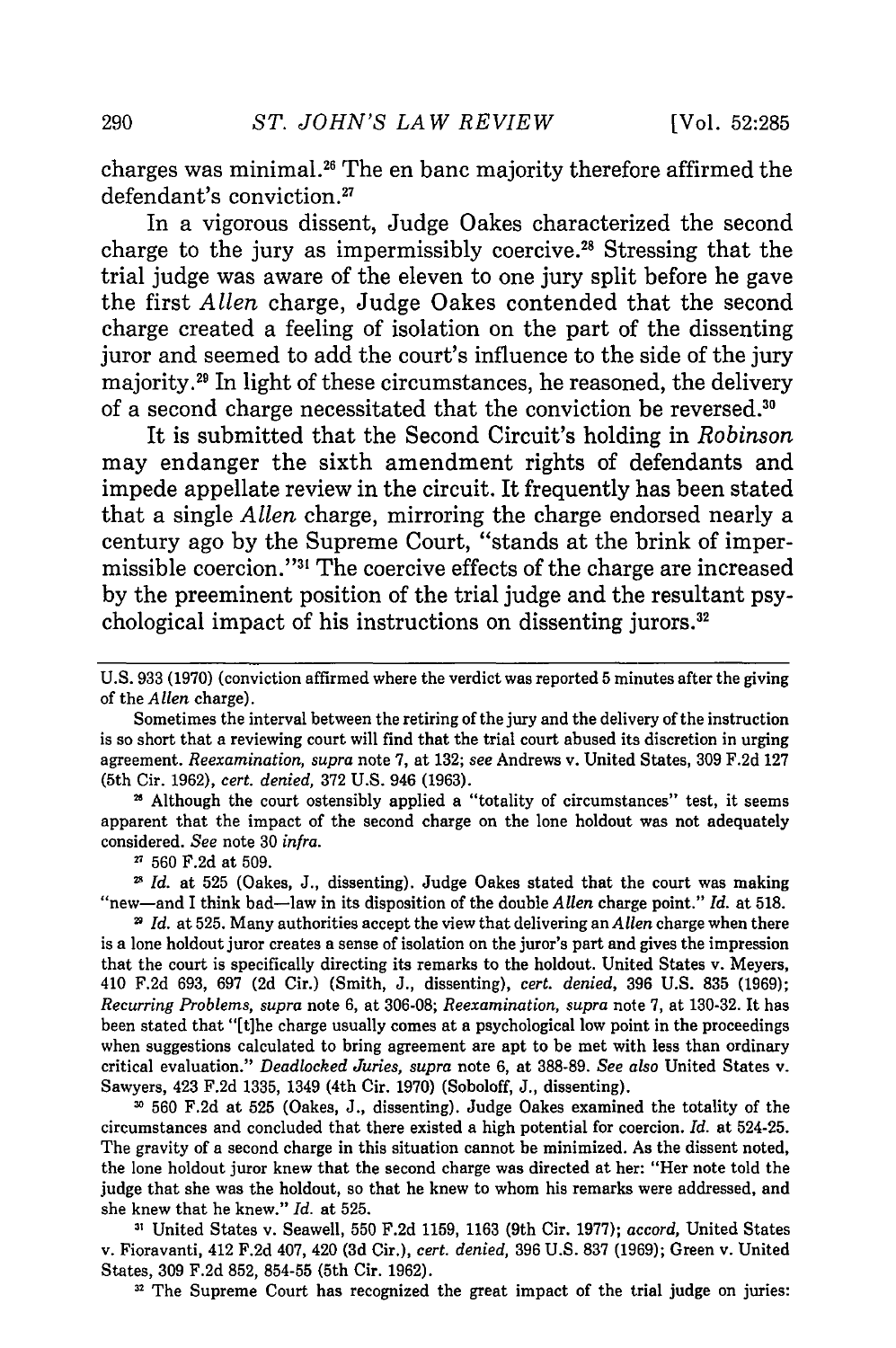**19781**

Constitutional attack on the *Allen* charge has therefore been continual.<sup>33</sup> The protection of dissenting juror's conscientiously held conviction seems fundamental to the trial-by-jury guarantee.<sup>34</sup> When judicial guidance exceeds its instructive purpose and interferes with the jury's independent deliberations, the sixth amendment may be diluted.<sup>35</sup> Absent any indication from the Supreme Court that reconsideration of the *Allen* case is imminent,<sup>36</sup> however,

The thought process of a minority juror after hearing the *Allen* charge has been depicted in one opinion in the following manner:

The majority think he is guilty; the Court thinks I ought to agree with the majority so the Court must think he is guilty. While the Court did tell me not to surrender my conscientious convictions, he told me to doubt *seriously* the correctness of my own judgment. The Court was talking directly to me, since I am the one who is keeping everyone from going home. So I will just have to change my vote.

State v. Voeckell, 69 Ariz. 145, 155, 210 P.2d 972, 980 (1949) (Udall, J., dissenting) (emphasis in original).

" *See, e.g.,* Thaggard v. United States, 354 **F.2d 735, 739** (5th Cir. **1965)** (Coleman, **J.,** concurring), *cert. denied,* **383 U.S. 958 (1966);** Huffman v. United States, **297 F.2d** 754, **755** (5th Cir.) (Brown, **J.,** concurring in part and dissenting in part), *cert. denied,* **370 U.S. 955 (1962);** Commonwealth v. Spencer, 442 Pa. **328, 275 A.2d 299 (1971);** Note, *The* Allen *Charge Dilemma,* **10 Am.** Cram. L. REv. 637 **(1972);** *Reexamination, supra* note **7,** at 136-44. The early dissents of Fifth Circuit judges, *see* note 44 *infra,* were couched in constitutional terms. As yet, no federal court has declared the *Allen* charge unconstitutional *per se.* One state court, however, has found the charge to be "contrary to the hallowed tradition of trial **by** jury secured **by** both our federal and state constitutions." Commonwealth v. Spencer, 442 Pa. **328, 336, 275 A.2d 299,** 304 **(1971),** *discussed in* **76 DICK.** L. REv. 614 **(1972).**

*-" See, e.g.,* United States v. Seawell, **550 F.2d 1159, 1163** (9th Cir. **1977);** United States v. Thomas, 449 **F.2d 1177,** 1181 **(D.C.** Cir. **1971)** (en bane); United States v. Fioravanti, 412 **F.2d** 407, 417 **(3d** Cir.), *cert. denied,* **396 U.S. 837 (1969).** Pressuring a dissenting minority juror to join the majority raises constitutional issues regarding one's right to a unanimous impartial verdict. In enumerating its reasons for abandoning the *Allen* charge, the Third Circuit noted that "it is often a conscientious and determined minority which proves to be the safeguard against outrageous conduct wrought **by** tides and currents of public opinion." United States v. Fioravanti, 412 **F.2d** 407, 416 **(3d** Cir.), *cert. denied,* **396 U.S.** 837 **(1969).** In a similar vein, a number of authorities have suggested that a defendant has a right to a hung jury and that the *Allen* charge jeopardizes that right. *See, e.g.,* United States v. Brown, 411 F.2d 930 (7th Cir. 1969), *cert. denied,* 396 U.S. 1017 (1970); Huffman v. United States, 297 F.2d 754, 759 (5th Cir.) (Brown, J., concurring in part and dissenting in part), *cert. denied,* 370 U.S. 955 (1962); Comment, *Instructing the Deadlocked Jury: Some Practical Considerations,* 8 J. MAR. J. PRAc. & PROC. 169, 170 (1974).

*33 See* note 34 *supra.* The appeal from the bench for a verdict may distort the neutrality of a trial. By stressing the duty to produce a verdict and by addressing the minority, the judge, in effect, is involved in jury deliberations. Bennett, *The Hung Jury and the Dynamite Charge,* 1 AM. *J.* **CiaM.** L. **156,** 176-77 (1972). The qualifications in the charge do not save it from being "a direct appeal from the Bench for a verdict." Thaggard v. United States, 354 F.2d 735, 740 (5th Cir. 1965) (Coleman, J., concurring), *cert. denied,* 383 U.S. 958 (1966).

**11** Since the decision by the Supreme Court in *Allen, see* note 2 *supra,* the Court has twice upheld, without comment, verdicts rendered after delivery of an *Allen* charge. *See* Kawakita v. United States, 343 U.S. 717 (1952); Lias v. United States, 284 U.S. 584 (1931)(per curiam). Since 1952, certiorari has been denied in all cases involving theAllen charge. *See, e.g.,* United

<sup>&</sup>quot;[H]is lightest word or intimation is received with deference and may prove controlling." Starr v. United States, 153 U.S. 614, 626 (1894).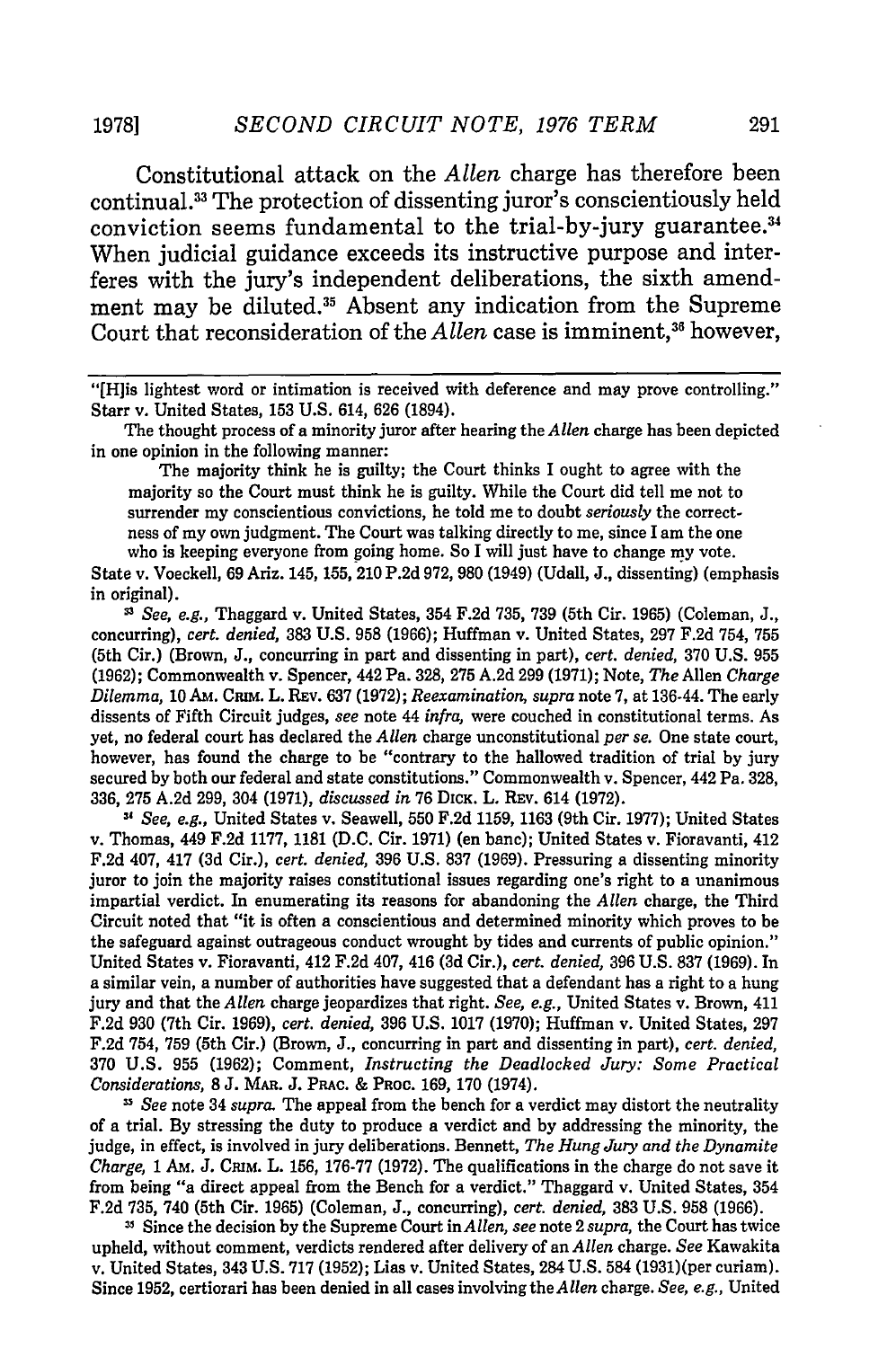and without definitive empirical proof establishing that the charge is coercive,<sup>37</sup> courts are understandably reluctant to declare the *Allen* charge unconstitutional *per se.38* Nevertheless, the repetition of the charge to dissenting jurors raises grave questions concerning fulfillment of the right to trial by impartial jury<sup>39</sup> and the requirement that guilt be proven beyond a reasonable doubt.<sup>40</sup>

Interference with the operation of the appellate system may arise from the fact that variations in the wording of the *Allen* charge often lead to appeals by convicted defendants.4 The resultant drain on appellate resources has prompted three circuits to act in their supervisory capacity<sup>42</sup> and prohibit further use of the charge.<sup>43</sup> Other

*<sup>3</sup>See* note 22 *supra.*

*11 See, e.g.,* United States v. Bailey, 480 F.2d 518, 519 (5th Cir. 1973) (en banc) (Coleman, J., concurring); Comment, *The Faltering Allen Charge and its Proposed Replacement,* 16 **ST.** Louis L.J. 619, 622-23 (1972). One appellate judge has argued, in dissent, that "[s]ince the Supreme Court has not disavowed the charge it is not for us to do so." United States v. Thomas, 449 F.2d 1177, 1189 (D.C. Cir. 1971)(en banc) (Robb, J., dissenting); *accord,* Hodges v. United States, 408 F.2d 543, 552 (8th Cir. 1969) (Blackmun, J.).

*See* note 34 and accompanying text *supra.*

*40 See* Commonwealth v. Spencer, 442 Pa. 328, 275 A.2d 299 (1971); Note, *The* Allen *Charge Dilemma,* 10 AM. CRIM. L. REv. 637 (1972). *See generally* Comment, *Instructing Deadlocked Juries In Light of the Trial of Juan Corona,* 53 ORE. L. REv. **213** (1974). The Supreme Court has recently reaffirmed the notion that proof of guilt beyond a reasonable doubt is of constitutional dimension. *See* Patterson v. New York, 432 U.S. 197 (1977); Mullaney v. Wilbur, 421 U.S. 684 (1975).

*"* An examination "of the decisions of the several federal courts of appeals in recent years leaves no doubt that these courts are spending increasing amounts of time struggling with a host of problems created by continued use of the *Allen* charge." ABA **STANDARDs RELATING** To **TRIAL BY JURY** § 5.4, commentary at 155 (Approved Draft, 1968). The administrative problems caused by the *Allen* charge have prompted courts to act in their supervisory capacity and prohibit its use. *See* note 43 *infra.* For a survey of state courts which have abandoned the charge, see United States v. Seawell, 550 F.2d 1159, 1162 n.4 (9th Cir. 1977).

<sup>42</sup> The Supreme Court has stated that "supervisory control of the District Courts by the Courts of Appeals is necessary to proper judicial administration in the federal system." La Buy v. Howes Leather Co., 352 U.S. 249, 259-60 (1957). Though not clearly defined by the Court, the supervisory powers of courts of appeals were recently explained by Mr. Justice Rehnquist:

Within such a unitary jurisdictional framework the appellate court will, of course, require the trial court to conform to constitutional mandates, but **it** may likewise require it to follow procedures deemed desirable from the viewpoint of sound judicial practice although in nowise commanded by statute or by the Constitution.

Cupp v. Naughten, 414 U.S. 141, 146 (1973).

In United States v. Jacobs, 547 F.2d 772 (2d Cir. 1976), *cert. granted,* 431 U.S. 937 (1977), the Second Circuit invoked **its** supervisory power to affirm the suppression of a potential defendant's grand jury testimony and the dismissal of a perjury charge. The purpose of the

States v. Hynes, 424 F.2d 754 (2d Cir.), *cert. denied,* 399 U.S. 933 (1970); United States v. Wynn, 415 F.2d 135 (10th Cir. 1969), *cert. denied,* 397 U.S. 994 (1970); United States v. Brown, 411 F.2d 930 (7th Cir. 1969), *cert. denied,* 396 U.S. 1017 (1970); Thaggard v. United States, 354 F.2d 735 (5th Cir. 1965), *cert. denied,* 383 U.S. 958 (1966).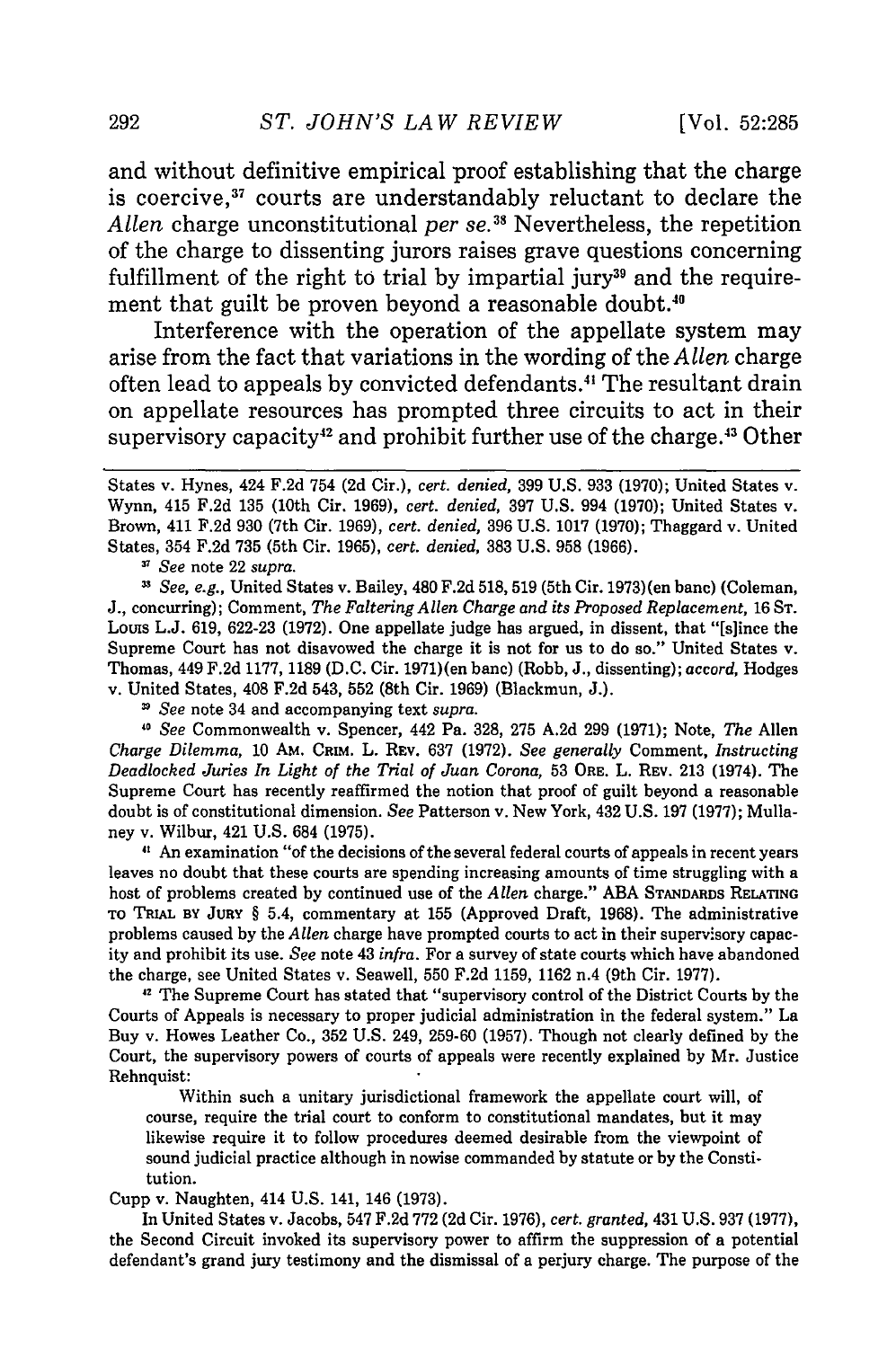### courts of appeals have prescribed modifications in the language and use of the original *Allen* charge;<sup>44</sup> none have upheld its unsolicited

decision was to encourage uniformity of practice between strike force attorneys and the United States Attorney for the same district. The court stated that such an exercise of power is clearly recognized in the Second Circuit. 547 **F.2d** at **776.** Noting that the Third, Seventh, and District of Columbia Circuits have utilized their supervisory powers to prohibit further use of the *Allen* charge, the *Jacobs* court concluded: "These cases surely do not demonstrate a disrespect for the Supreme Court. They perhaps, in part, represent a recognition of the undesirability of unequal treatment, as evidenced **by** many appeals, when some judges use the *Allen* charge and others do not." *Id.*

The Third Circuit has explained its supervisory power to be "little more than ruling on a basis not specifically set forth in the Constitution, or **by** statute, procedural rule, or precedent." *In re* Grand Jury Proceedings, **507 F.2d 963, 970 (3d** Cir. **1975)** (Aldisert, **J.,** dissenting). The other courts of appeals, like the Second and Third Circuits, have acknowledged the exisence of this power. *See* Burton v. United States, 483 **F.2d 1182, 1187-88** (9th Cir. **1973).**

" Three circuits have banned the *Allen* charge for administrative reasons; none of the three specifically ruled, however, on the charge's constitutionality. The Third Circuit in United States v. Fioravanti, 412 **F.2d** 407 **(3d** Cir.), *cert. denied,* **396 U.S. 837 (1969),** prohibiting further use of the charge stated that "[ilts peccancy comes from its tendency to hurt, from its tendency to erode the jurors' capacity for meaningful group deliberation with its concomitant arguing, influencing, and exchange of views." 412 **F.2d** at 420,

The Seventh Circuit abandoned the *Allen* charge in the "interests of justice." United States v. Brown, 411 **F.2d 930, 933** (7th Cir. **1969),** *cert. denied,* **396 U.S. 1017 (1970).** The court noted the administrative problems in evaluating the coercive effects of the instruction. Recognizing that some instruction is often necessary, the court prospectively adopted a charge consistent with the standards set forth **by** the American Bar Association. 411 **F.2d** at **933-34.**

The District of Columbia Circuit, following the lead of the Third and Seventh Circuits, declared that "[w]e believe that appellate courts should no longer be burdened with the necessities and niceties-and the concomitant uncertainties-of gauging various *Allen-type* renditions in terms of the coerciveness of their impact." United States v. Thomas, 449 **F.2d 1177,** 1186 **(D.C.** Cir. **1971)** (en banc). Noting that an earlier recommendation urging trial judges to stay within the strict limits of *Allen,* Fulwood v. United States, **369 F.2d 960, 963 (D.C.** Cir. 1966)(Burger, **J.),** *cert. denied,* **387 U.S.** 934 **(1967),** had not been followed, the *Thomas* court adopted the **ABA** standard. 449 **F.2d** at **1187.**

**"** The circuits that have retained the *Allen* charge have, for the most part, tempered it. The First Circuit requires that the jury majority, as well as the dissenters, be instructed to reexamine their views. *See* United States v. Flannery, 451 **F.2d 880, 883** (1st Cir. **1971).** Moreover, according to that court, a supplemental instruction ought to remind the jury of the burden of proof required for conviction. *Id.; accord,* United States v. Angiulo, 485 **F.2d 37** (1st Cir. **1973),** *aff'd per curiam,* 497 **F.2d** 440 (1st Cir.), *cert. denied,* 419 **U.S. 896** (1974); Pugliano v. United States, 348 **F.2d 902** (1st Cir.), *cert. denied,* **382 U.S. 939 (1965).** The Fourth Circuit also has urged the use of a modified *Allen* charge that addresses the majority and the minority jurors. United States v. Sawyers, 423 **F.2d 1335,** 1342 & n.7 (4th Cir. **1970).** The Eighth Circuit has encouraged trial judges to ensure that all possible safeguards are observed so that jurors will adhere to conscientious beliefs. United States v. Pope, 415 **F.2d 685** (8th Cir. 1969), *cert. denied,* **397 U.S. 950 (1970).** It has been suggested **by** the Tenth Circuit that if the *Allen* charge is utilized at all, it should be given in the original predeliberation instructions. United States v. Wynn, 415 **F.2d 135** (10th Cir. **1969),** *cert. denied,* **397 U.S. 994 (1970).**

Though the Fifth Circuit has retained the *Allen* charge, individual judges within the circuit have strongly urged a contrary position. *See* Thaggard v. United States, 354 **F.2d 735** (5th Cir. 1965) (Coleman, **J.,** concurring), *cert. denied,* **383 U.S. 958 (1966);** Andrews v.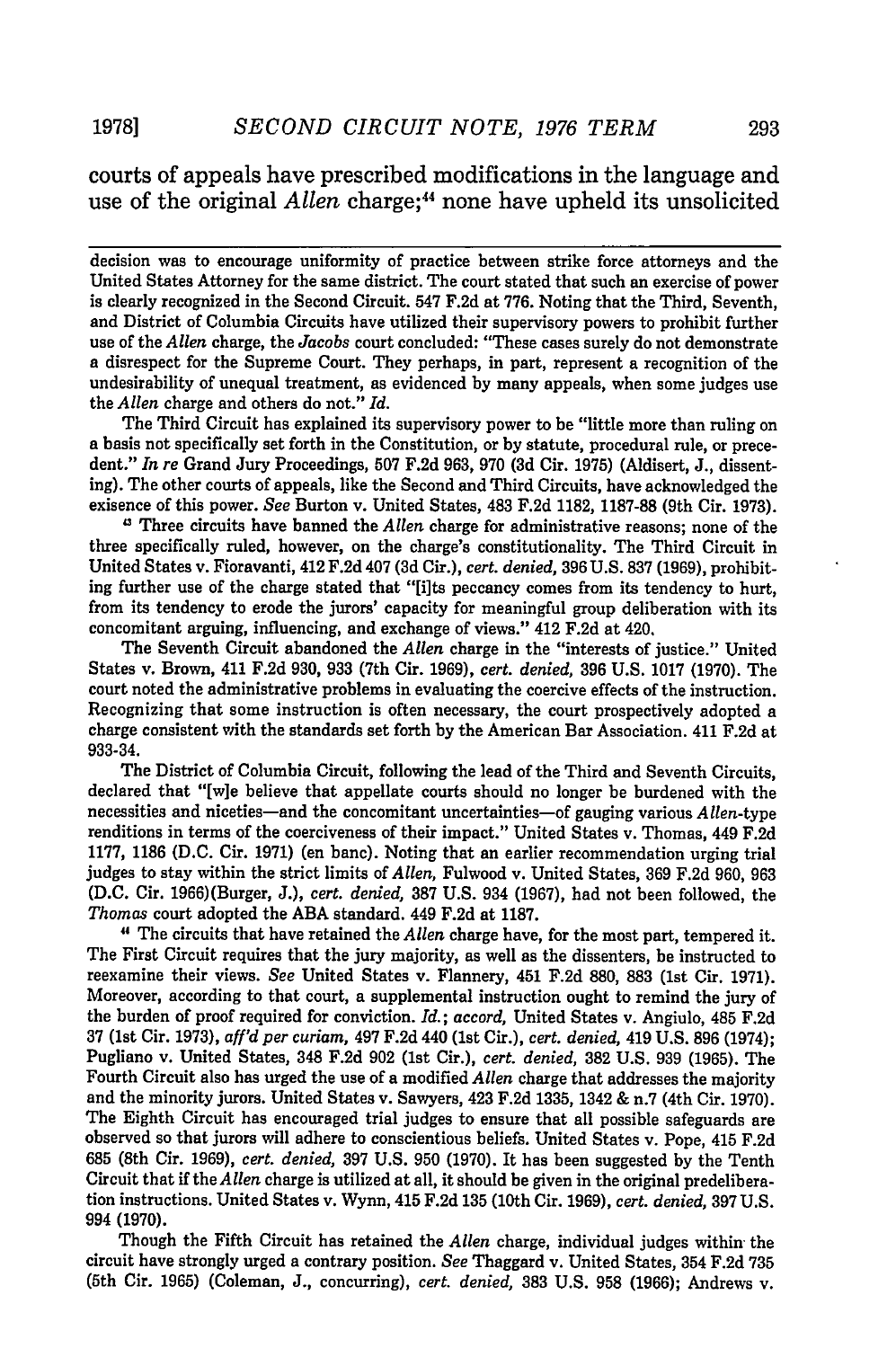use a second time.45 Indeed, only months before the *Robinson* decision, the Ninth Circuit, in *United States v. Seawell*,<sup>46</sup> held that it is reversible error to repeat an *Allen* charge after a jury has reported itself deadlocked and has not requested a second instruction.<sup>47</sup> After noting that a single *Allen* charge, although valid in the Ninth Circuit, is "inherently coercive,"<sup>48</sup> the *Seawell* court concluded that sanctioning a repetition of the charge would amount to "an unwarranted expansion of its use."<sup>49</sup> In so ruling, the court expressly rejected the conclusion reached in *Robinson* that case-by-case appellate review of the propriety of a second supplemental instruction would be acceptable.<sup>50</sup>

The Second Circuit holding in *Robinson* therefore is at variance with the current trend evident in judicial decisions.<sup>51</sup> Of the three

*"I See* United States v. Seawell, 550 F.2d 1159, 1163 n.10 (9th Cir. 1977).

550 F.2d 1159 (9th Cir. 1977).

*Id.* at 1163. After more than **32** hours of deliberation, the *Seawell* jury sent a note to the judge indicating a ten-to-two deadlock. The judge responded with a standard *Allen* charge which made reference to the expense of the trial and alluded to a future retrial. While the court stressed the need for a conscientious verdict, it also asked the minority to reexamine their views and noted that they had a duty to reach agreement if possible without surrendering honest convictions. *See id.* at 1161 n.2. Since it specifically addressed the minority jurors, the *Seawell* instruction was somewhat more forceful than the one delivered in *Robinson. See* note 24 *supra.* The first *Seawell* instruction did not result in a jury verdict, however, and 3 *1/2* hours later the jury again reported itself at an impasse. The court reread the *Allen* charge and a verdict was returned 50 minutes later. 550 F.2d at 1162.

**11** 550 F.2d at 1162. In adopting the rule that delivery of an unsolicited second *Allen* charge is reversible error, the court acknowledged that some cases not warranting such protection would nevertheless be automatically reversed. On balance, this "cost" of embracing a *per se* rule was found to be less weighty than the defendant's right to an impartial jury trial and the administrative inconvenience of a less definite rule. *Id.* at 1163 n.8.

" *Id.* at 1163.

<sup>50</sup> *Id.* The court stated that "[p]ragmatic considerations weigh against the application" of the usual test of considering all the circumstances to determine the propriety of the charge when it is given more than once. *Id.*

<sup>51</sup> See notes 43-50 and accompanying text *supra*. The Second Circuit has consistently reaffirmed its adherence to the *Allen* charge. *See, e.g.,* United States v. Tyers, 487 F.2d 828 (2d Cir. 1973), *cert. denied,* 416 U.S. 971 (1974) (instruction that law requires retrial unless unanimous verdict rendered not coercive); United States v. Martinez, 446 F.2d **118** (2d Cir.), *cert. denied,* 404 U.S. 944 (1971) (rejection of arguments by other circuits and commentators that *Allen* charge should be prohibited); United States v. Hynes, 424 F.2d 754 (2d Cir.), *cert. denied,* 399 U.S. 933 (1970) *(Allen* charge is satisfactory supplemental jury charge); United States v. Meyers, 410 F.2d 693 (2d Cir.), *cert. denied,* 396 U.S. 835 (1969) (admonishment that jurors should not relinquish conscientious beliefs sufficient to balance the *Allen* charge's coercive tendencies). *But cf.* United States v. Kenner, 354 F.2d 780, 783-84 (2d Cir. 1965),

United States, 309 F.2d 127 (5th Cir. 1962) (Wisdom, J., dissenting), *cert. denied,* 372 U.S. 946 (1963); Huffman v. United States, 297 F.2d 754 (5th Cir.) (Brown, J., concurring in part and dissenting in part), *cert. denied,* 370 U.S. 955 (1962). More recently, the Fifth Circuit, in a sharply divided en banc decision, affirmed use of the *Allen* charge. United States v. Bailey, 480 F.2d 518 (5th Cir. 1973)(en banc)(per curiam).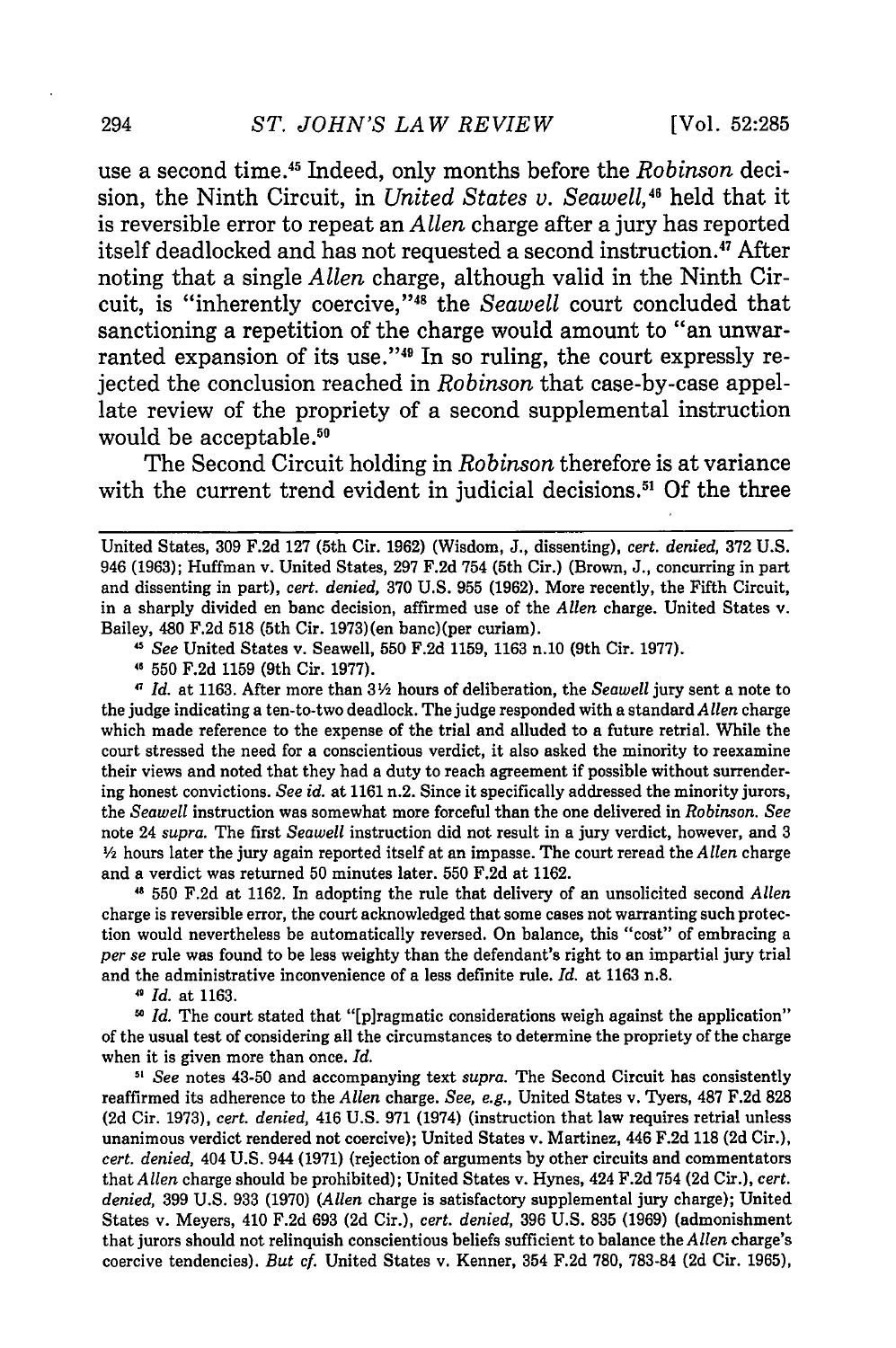#### 19781 *SECOND CIRCUIT NOTE, 1976 TERM*

circuits which have abandoned the *Allen* charge,<sup>52</sup> two, the Seventh and the District of Columbia,<sup>53</sup> have opted for guidelines established by the American Bar Association.<sup>54</sup> While no particular language is mandated in these circuits,<sup>55</sup> the more coercive aspects of the *Allen* charge have been discarded. Since the instruction may be given prior to deliberation,<sup>56</sup> no reference is made to dissenting ju**rors.57** Instead, the instruction states that no juror should hesitate to reexamine his views.58 Later repetition of the instruction is permissible if the jury cannot agree.<sup>59</sup> Insasmuch as all jurors are ad-

*cert. denied,* **383 U.S. 958 (1966)** (the propriety **of** particular charge given was seriously questioned because of its possible coercive impact).

*See* note 43 *supra.*

*See* United States v. Thomas, 449 F.2d 1177 (D.C. Cir. 1971) (en banc); United States v. Brown, 411 F.2d 930 (7th Cir. 1969), *cert. denied,* 396 U.S. 1017 (1970).

**"** The guidelines are contained in ABA STANDARDs **RELATING** TO **TRIAL BY JURY** § 5.4 (Approved Draft, 1968). The ABA standard provides:

5.4 Length of deliberations; deadlocked jury.

(a) Before the jury retires for deliberation, the court may give an instruction which informs the jury:

(i) that in order to return a verdict, each juror must agree thereto;

(ii) that jurors have a duty to consult with one another and to deliberate with a view to reaching an agreement, if it can be done without violence to individual judgment;

(iii) that each juror must decide the case for himself, but only after an impartial consideration of the evidence with his fellow jurors;

(iv) that in the course of deliberations, a juror should not hesitate to reexamine his own views and change his opinion if convinced it is erroneous; and

(v) that no juror should surrender his honest conviction as to the weight or effect of the evidence solely because of the opinion of his fellow jurors, or for the mere purpose of returning a verdict.

**(b)** If it appears to the court that the jury has been unable to agree, the court may require the jury to continue their deliberations and may give or repeat an instruction as provided in subsection (a). The court shall not require or threaten to require the jury to deliberate for an unreasonable length of time or for unreasonable intervals.

(c) The jury may be discharged without having agreed upon a verdict if it appears that there is no reasonable probability of agreement.

*Id.* at 145-46. The **ABA** recommends that the *Allen* charge not be used; instead, the jury should be advised of the five points contained in the standard. *Id.,* commentary at 146. Giving the instruction prior to the deliberative process is advised and its later repetition is within the discretion of the trial judge. *Id.* at 147. An illustrative charge conforming to the **ABA** guidelines is *Instruction 8.11 of Jury Instructions and Forms for Federal Criminal Cases,* **27** F.R.D. 39, 97-98 (1961).

*0' See* United States v. Thomas, 449 F.2d 1177 (D.C. Cir. 1971) (en banc); United States v. Brown, 411 F.2d 930 (7th Cir. 1969), *cert. denied,* **396** U.S. 1017 (1970).

<sup>28</sup> ABA STANDARDS RELATING TO TRIAL BY JURY § 5.4(a) (Approved Draft, 1968).

- *See* note 54 *supra.*
- " *Id.*
- *"'Id.*